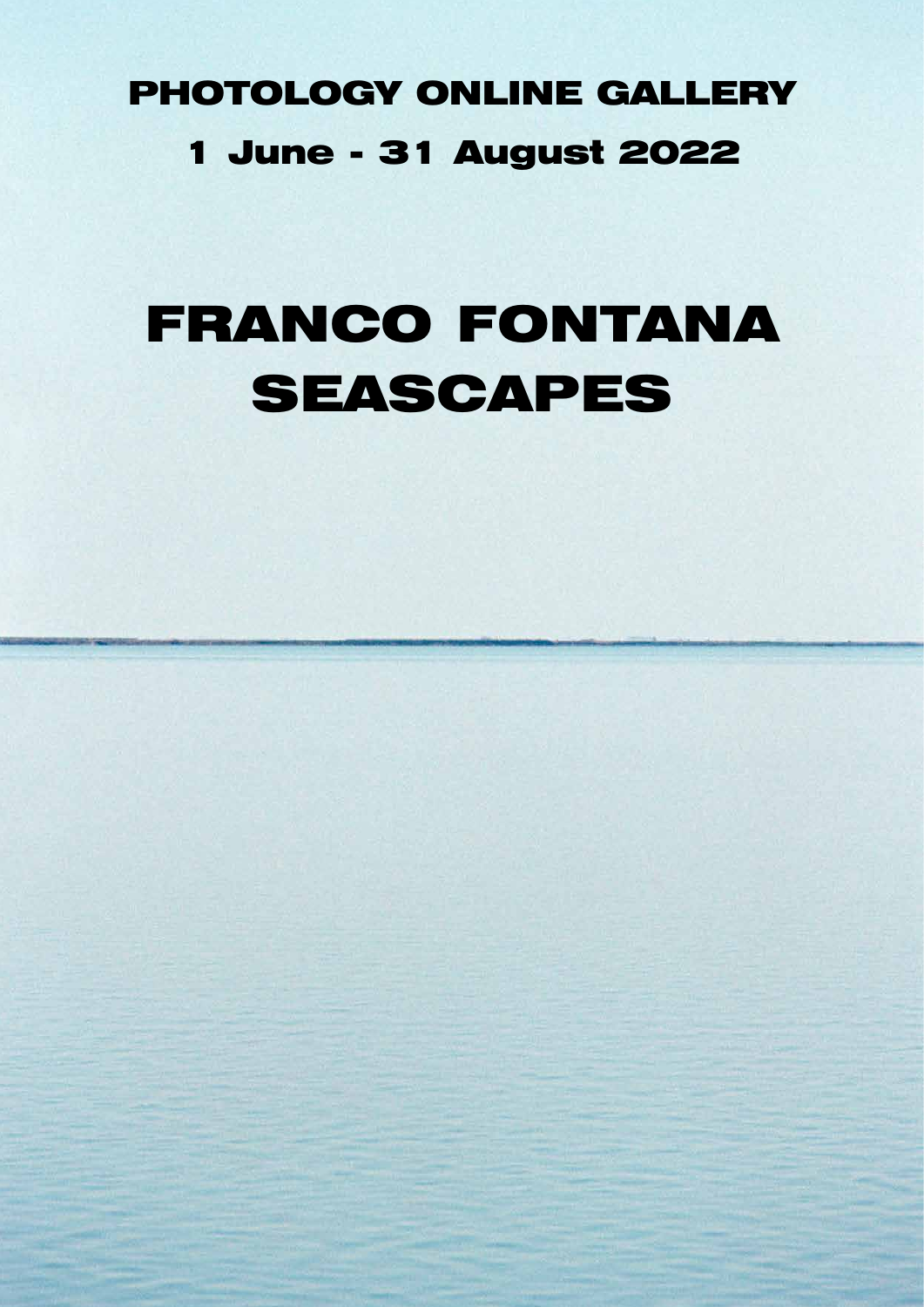PHOTOLOGY<sup>®</sup>

## FRANCO FONTANA SEASCAPES

#### 1 June - 31 August 2022

#### FULL LIST OF WORKS

PHOTOLOGY ONLINE GALLERY https://www.photology.com/francofontana/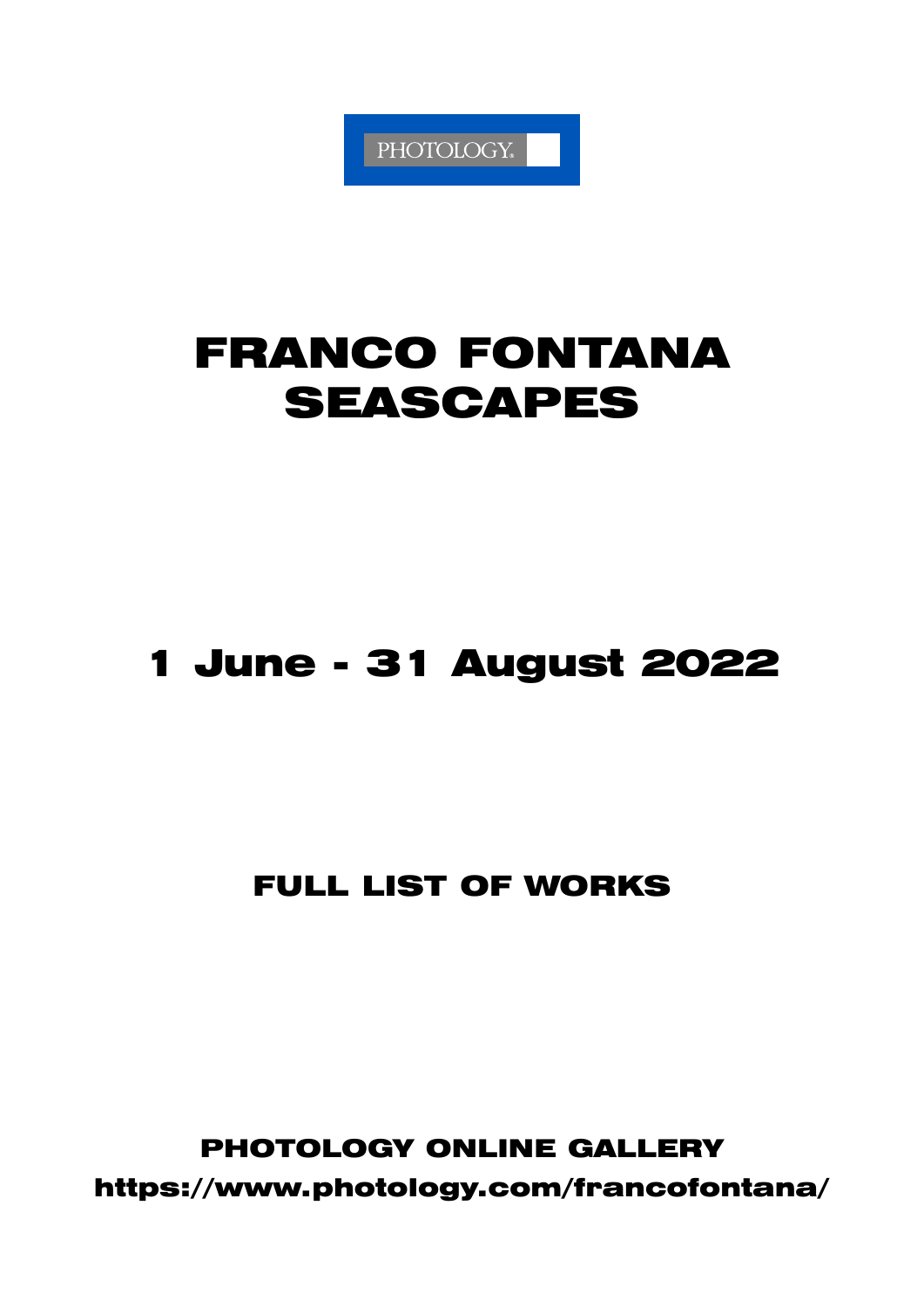

**Franco Fontana** *SEASCAPE # 1 Mar Ligure, 2005*

Gicleè print mounted on dibond cm 117 x 172 - Size includes a 5cm white border all around Edition 3/3 in this size Existing editions in all sizes n° 66 (A P included) Frame > white wood and plexiglas With a certificate of authenticity

©Franco Fontana FON2001ZLE

€ 16.000 May be subject to local taxes



**Franco Fontana** *SEASCAPE # 2 Mare del Nord, 1976*

Gicleè print mounted on dibond cm 117 x 172 - Size includes a 5cm white border all around Edition 2/3 in this size Existing editions in all sizes n° 66 (A P included) Frame > white wood and plexiglas With a certificate of authenticity

©Franco Fontana FON2002ZLE

€ 14.000 May be subject to local taxes



**Franco Fontana** *SEASCAPE # 3 Ibiza, 1972*

Gicleè print mounted on dibond cm 117 x 172 - Size includes a 5cm white border all around Edition 1/3 in this size Existing editions in all sizes n° 66 (A P included) Frame > white wood and plexiglas With a certificate of authenticity

©Franco Fontana FON2003ZLE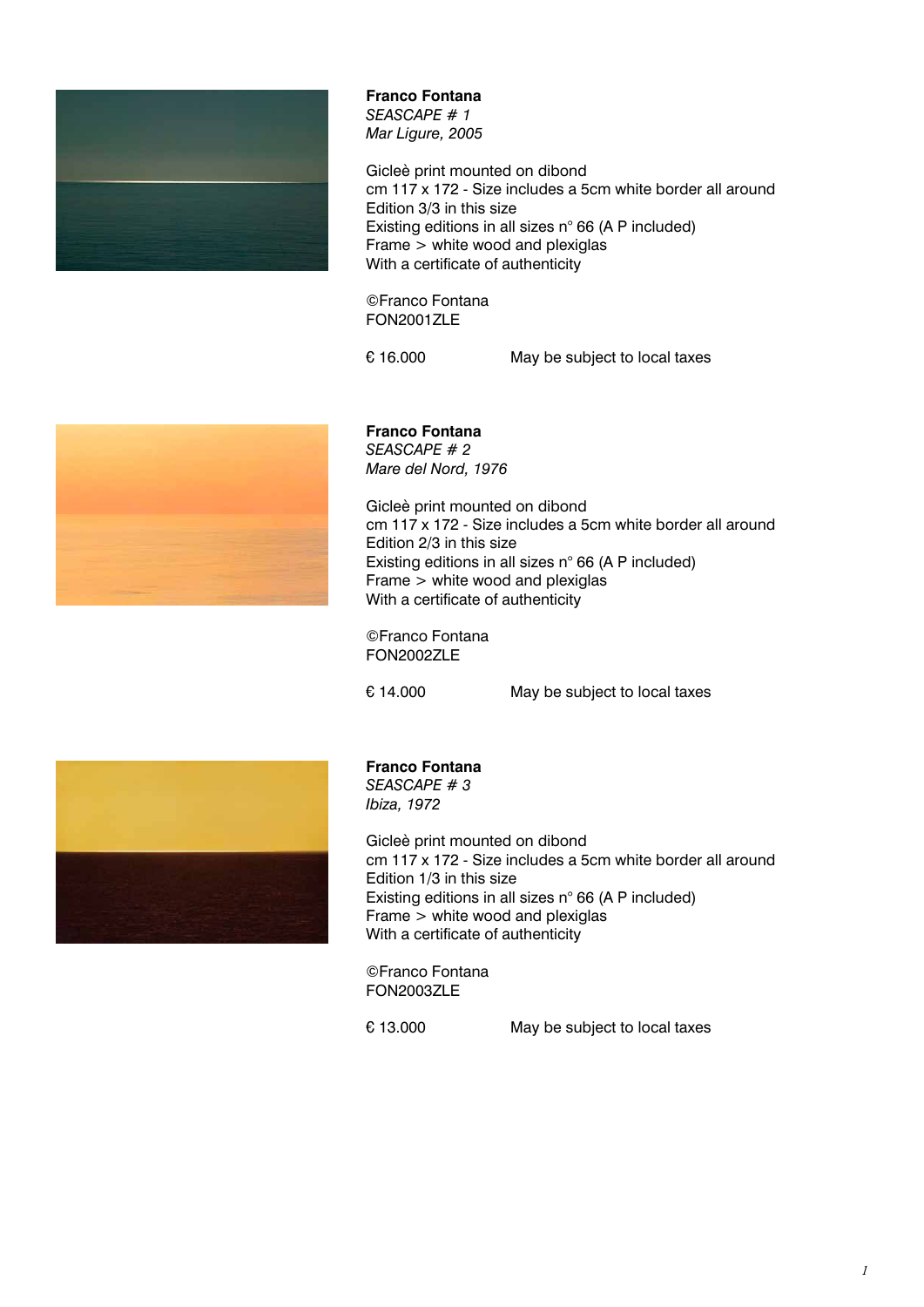

**Franco Fontana** *SEASCAPE # 4 Mediterraneo, 1988*

Gicleè print mounted on dibond cm 117 x 172 - Size includes a 5cm white border all around Edition 1/3 in this size Existing editions in all sizes n° 66 (A P included) Frame > white wood and plexiglas With a certificate of authenticity

©Franco Fontana FON2004ZLE

€ 13.000 May be subject to local taxes



**Franco Fontana** *SEASCAPE # 5 Mare del Nord, 1976*

Gicleè print mounted on dibond cm 117 x 172 - Size includes a 5cm white border all around Edition 1/5 in this size Existing editions in all sizes  $n^{\circ}$  5 (+3 A P) Frame > white wood and plexiglas With a certificate of authenticity

©Franco Fontana FON2005ZLE

€ 20.000 May be subject to local taxes



**Franco Fontana** *SEASCAPE # 6 Adriatico, 2015*

Gicleè print mounted on dibond cm 172 x 117 - Size includes a 5cm white border all around Edition 1/5 in this size Existing editions in all sizes  $n^{\circ}$  5 (+3 A P) Frame > white wood and plexiglas With a certificate of authenticity

©Franco Fontana FON2006ZLE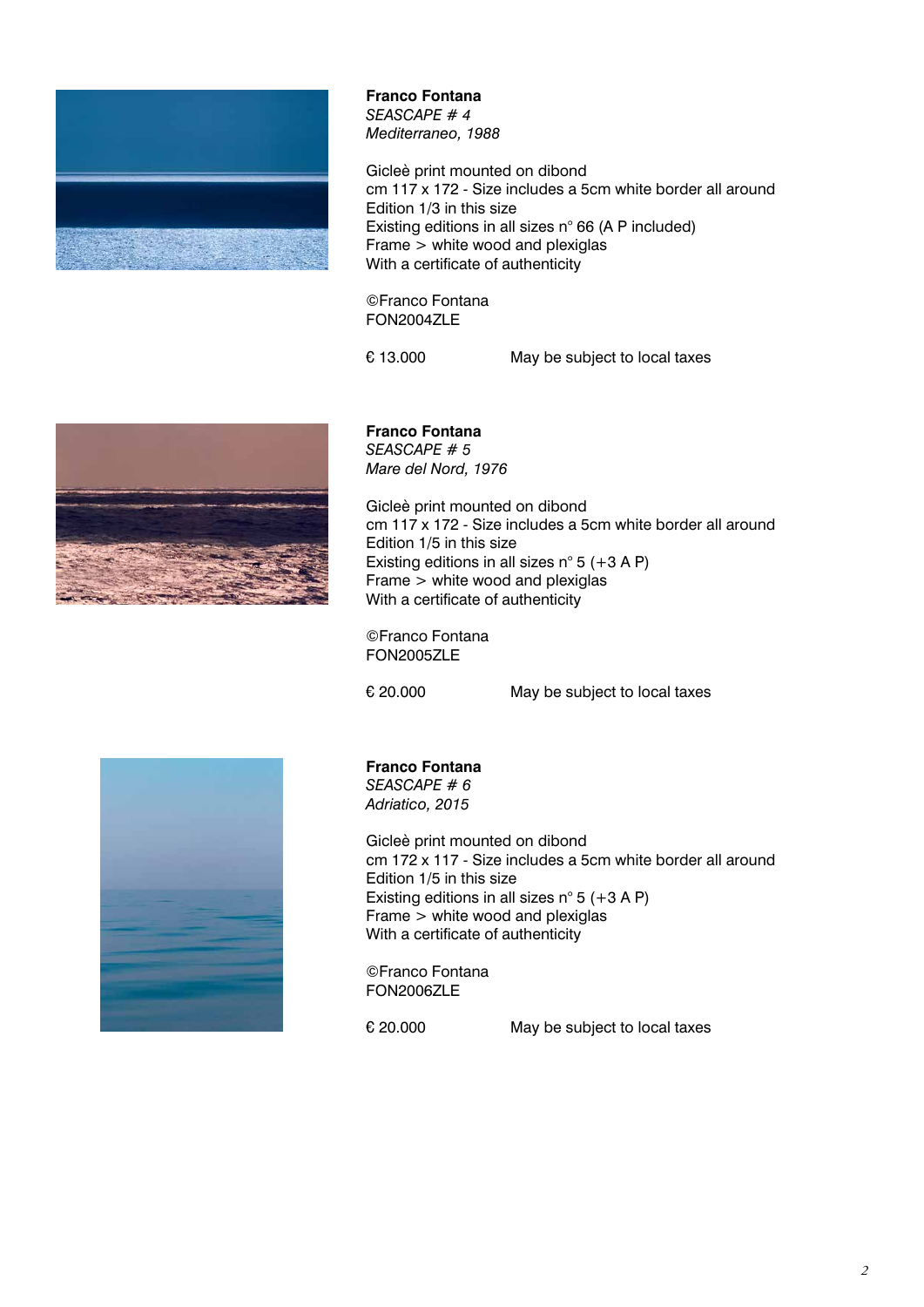

**Franco Fontana** *SEASCAPE # 7 Mediterraneo, 1986*

Gicleè print mounted on dibond cm 117 x 172 - Size includes a 5cm white border all around Edition 1/3 in this size Existing editions in all sizes n° 66 (A P included) Frame > white wood and plexiglas With a certificate of authenticity

©Franco Fontana FON2007ZLE

€ 13.000 May be subject to local taxes



**Franco Fontana** *SEASCAPE # 8 Mediterraneo, 1988*

Gicleè print mounted on dibond cm 117 x 172 - Size includes a 5cm white border all around Edition 1/3 in this size Existing editions in all sizes n° 66 (A P included) Frame > white wood and plexiglas With a certificate of authenticity

©Franco Fontana FON2008ZLE

€ 13.000 May be subject to local taxes



**Franco Fontana** *SEASCAPE # 9 Adriatico, 1975*

Gicleè print mounted on dibond cm 117 x 172 - Size includes a 5cm white border all around Edition 2/5 in this size Existing editions in all sizes  $n^{\circ}$  5 (+3 A P)

Frame > white wood and plexiglas With a certificate of authenticity

©Franco Fontana FON2009ZLE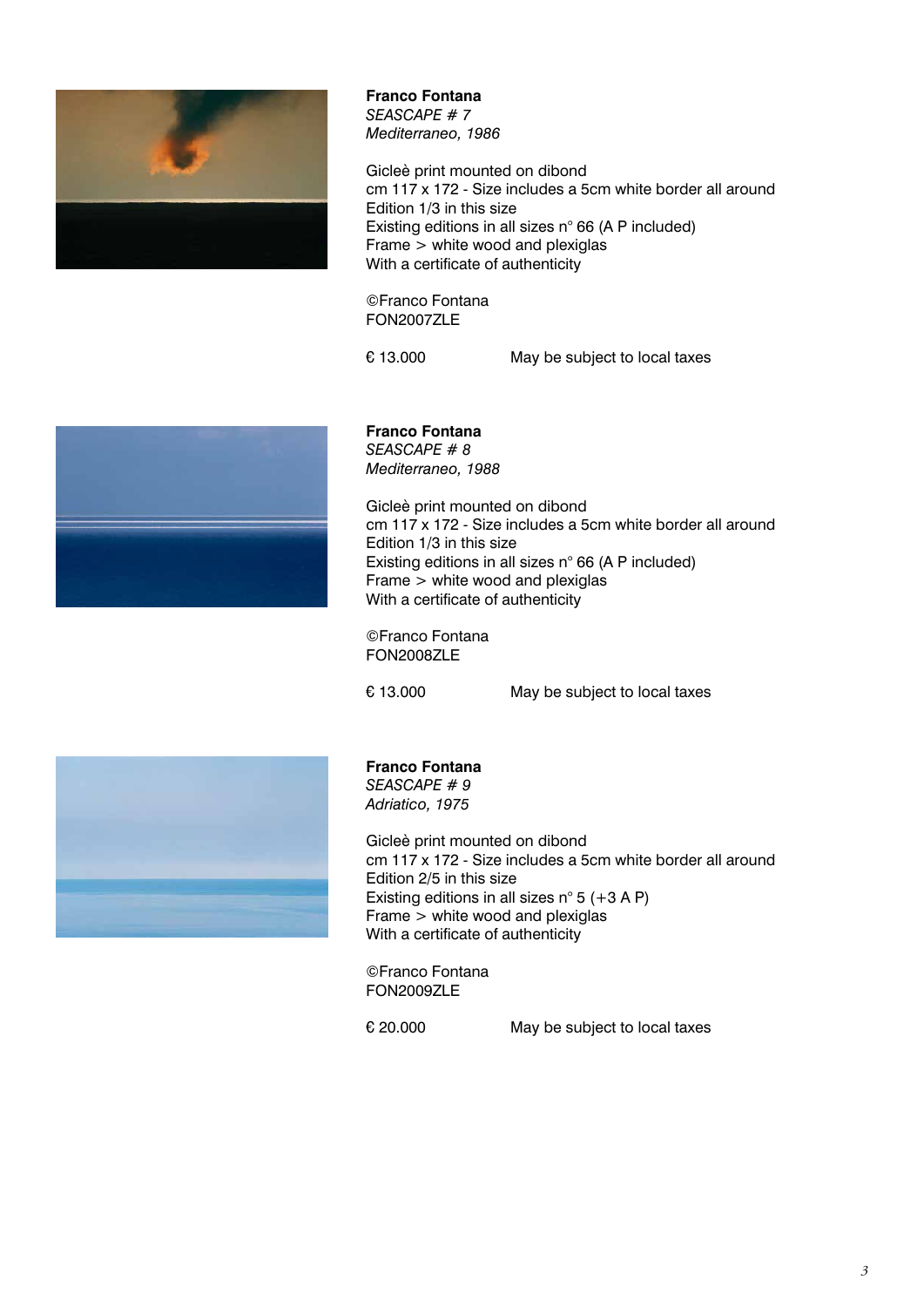

**Franco Fontana** *SEASCAPE # 10 Comacchio, 1972*

Gicleè print mounted on dibond cm 172 x 117 - Size includes a 5cm white border all around Edition 1/5 in this size Existing editions in all sizes  $n^{\circ}$  5 (+3 A P) Frame > white wood and plexiglas With a certificate of authenticity

©Franco Fontana FON2010ZLE

€ 20.000 May be subject to local taxes



**Franco Fontana** *SEASCAPE # 11 Kuwait, 1979*

Gicleè print mounted on dibond cm 117 x 172 - Size includes a 5cm white border all around Edition 1/5 in this size Existing editions in all sizes  $n^{\circ}$  5 (+3 A P) Frame > white wood and plexiglas With a certificate of authenticity

©Franco Fontana FON2011ZLE

€ 20.000 May be subject to local taxes



**Franco Fontana** *SEASCAPE # 12 Mar Ligure, 1980*

Gicleè print mounted on dibond cm 117 x 172 - Size includes a 5cm white border all around Edition 2/5 in this size Existing editions in all sizes  $n^{\circ}$  5 (+3 A P) Frame > white wood and plexiglas With a certificate of authenticity

©Franco Fontana FON2012ZLE